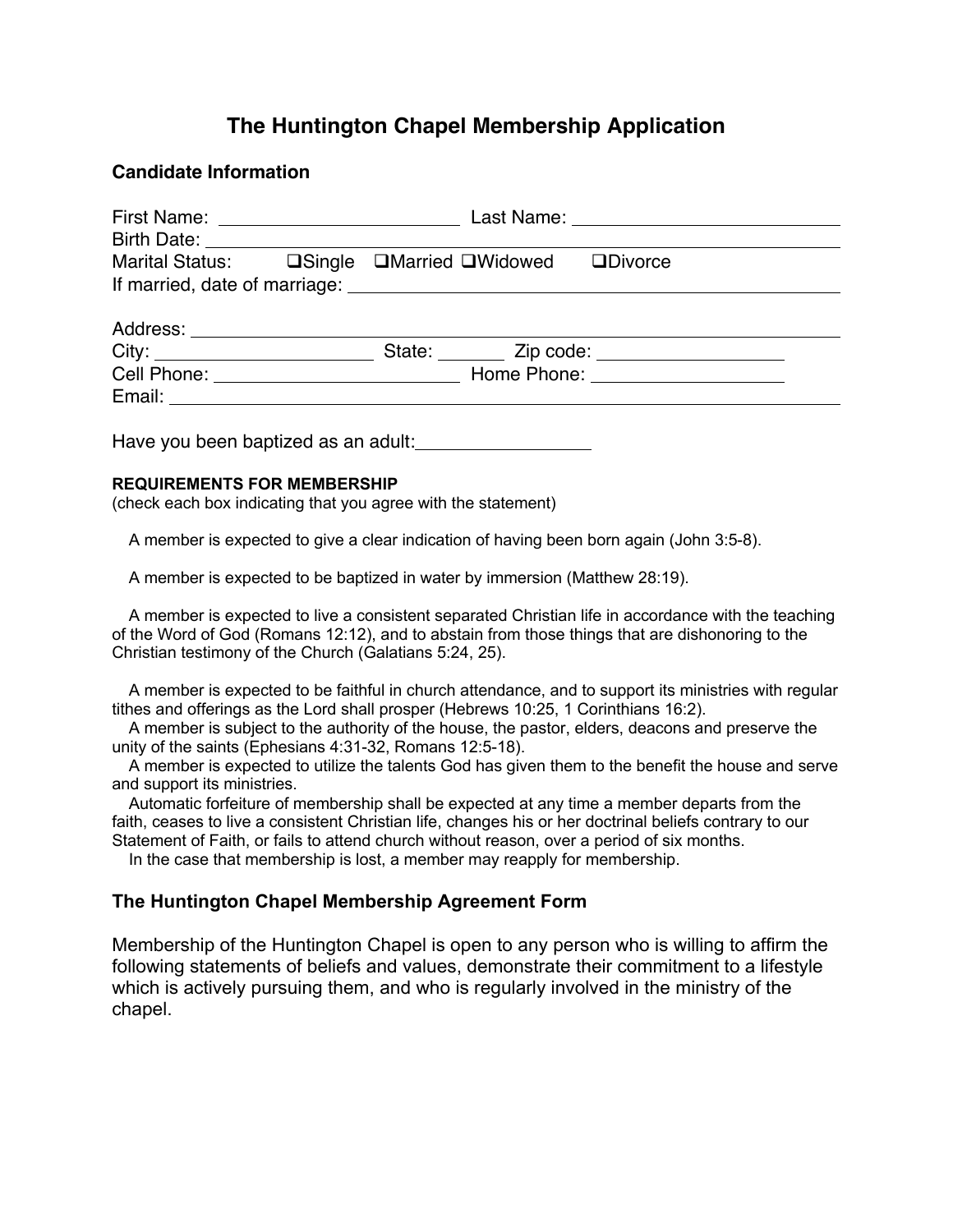### *1. I affirm my personal faith in Jesus Christ as Lord and Savior.*

**Affirmation** of personal faith in Jesus Christ as Lord and Savior is foundational to membership. We welcome into membership those who have previously made a public affirmation of faith through believer's baptism and/or confirmation as a believer in another church. For those who have not previously done so, we ask that you do so as part of the membership process.

#### *2. I agree with and will uphold the vision, mission, the core values and the Statement of Faith of The Huntington Chapel.*

**Our Vision:** To be a multi-generational, culturally diverse family, who passionately pursues deeper intimacy with God, uniting to experience and express Christ's love, living a supernatural life through the Holy Spirit, bringing heaven to earth.

**Our Mission:** Our Mission is to Glorify God and Raise Up Disciples Who Know Christ, Share Christ and Activate Christ in Others. We will do this by pursuing the following purposes:

- 1. Pray in faith
- 2. Abide and grow in the word daily
- 3. Worship God with all our hearts, minds, and souls
- 4. Love others with the love of God
- 5. Minister through the gifts of the Holy Spirit
- 6. Invite all into relationship with Christ

**Our Core Values:** As we seek to pursue the vision and mission statement, we hold the following values in high esteem:

**C**ommitment **H**onor **A**ssembly **P**assion **E**xcellence

**L**iberty

#### **Our Statement of Faith**

#### **I ABOUT GOD**

God is the Creator and Ruler of the universe. He has eternally existed in three persons: The Father, the Son and the Holy Spirit. These three persons are co-equal and are one God. Genesis 1:1,26,27; 3:22; Psalm 90:2; Matthew 28:19; 1 Peter 1:2; 2 Corinthians 13:14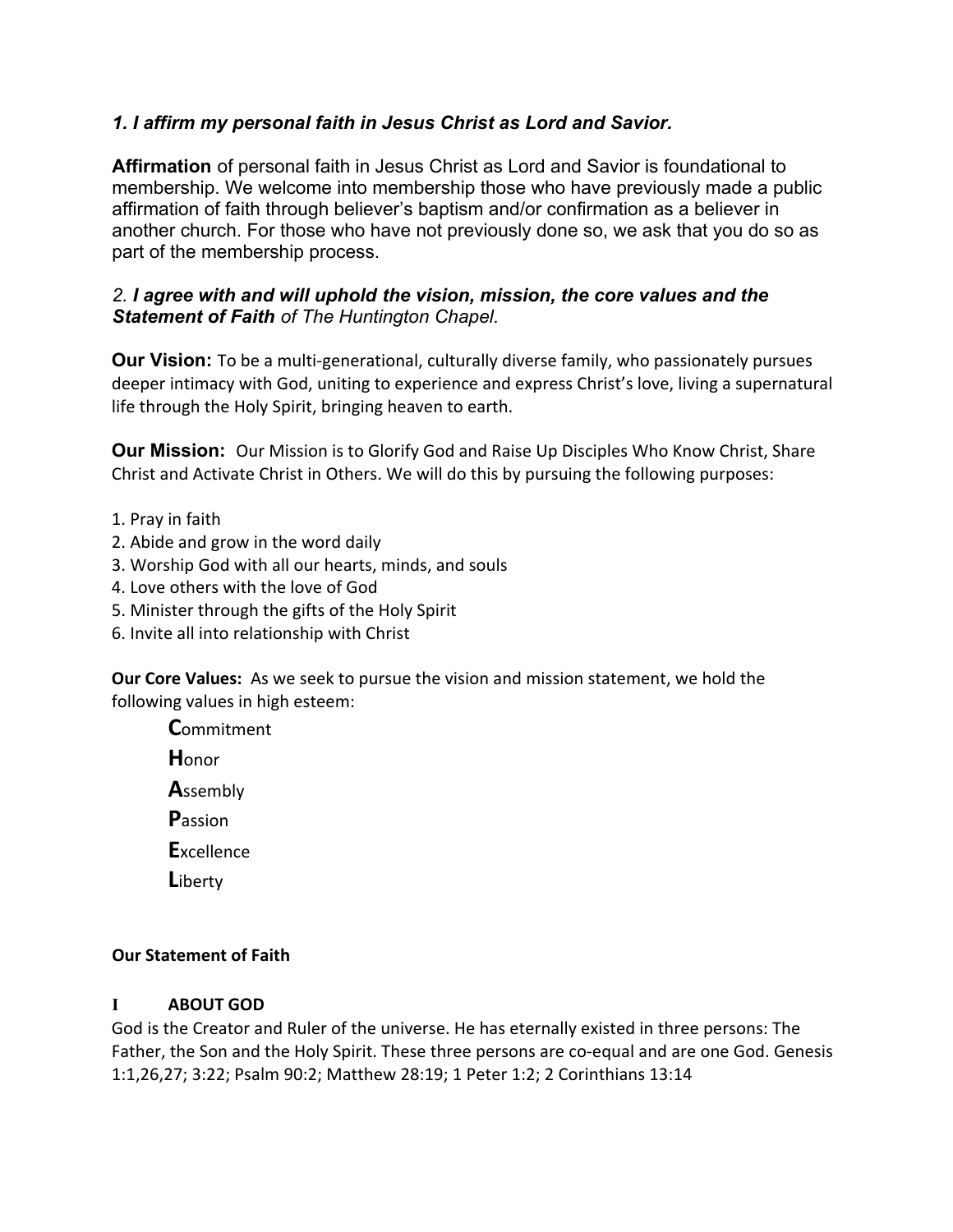### **II ABOUT MAN**

Man is made in the image of God to be united with Him and to be like Him in character. He is the supreme object of God's creation. Although man has tremendous potential for good, he is marred by an attitude of disobedience toward God called "sin". This attitude separates man from God. Genesis 1:27; Psalm 8:3-6; Isaiah 53:6a; Romans 3:23; Isaiah 59:1 and 2

### **III ABOUT ETERNITY**

Man was created to exist forever. He will either exist eternally separated from God by sin, or in union with God through forgiveness and salvation. To be eternally separated from God is Hell. To be eternally in union with Him is to live eternally in Heaven. Heaven and Hell are places of eternal existence.

John 3:16; John 2:25; John 5:11-13; Romans 6:23; Revelation 20:15; 1 John 5:11-12; Matthew 25:31-46

#### **IV ABOUT JESUS CHRIST**

Jesus Christ is the Son of God. He is co-equal with the Father. Jesus descended from heaven and became fully man, who lived a sinless human life and offered Himself as the perfect sacrifice for the sins of all men by dying on a cross. He arose from the dead after three days to demonstrate His power over sin and death. He ascended to Heaven's glory and will return again to earth to reign as King of kings, and Lord of lords.

Matthew 1:22,23; Isaiah 9:6; John 1:1-5, 14:10-30; Hebrews 4:14,15; 1 Corinthians 15:3,4; Romans 1:3,4; Acts 1:9-11; 1 Timothy 6:14,15; Titus 2:13

# **V ABOUT SALVATION**

Salvation is a gift from God to man. Man can never pay for his sin by self-improvement or good works. Only by trusting in Jesus Christ as God's offer of forgiveness can man be saved from sin's penalty. Eternal life begins the moment one receives Jesus Christ into his life by faith. Romans 6:23; Ephesians 2:8,9; John 14:6, 1:12; Titus 3:5; Galatians 3:26; Romans 5:1

#### **VI ABOUT THE HOLY SPIRIT**

The Holy Spirit is equal with the Father and the Son as God. He is present in the world to make men aware of their need for Jesus Christ. He also lives in every Christian from the moment of salvation. He provides the Christian with power for living, understanding of spiritual truth, and guidance in doing what is right. The Christian seeks to live under His control daily. 2 Corinthians 3:17; John 16:7-13, 14:16,17; Acts 1:8; 1 Corinthians 2:12, 3:16; Ephesians 1:13; Galatians 5:25; Ephesians 5:1

We also believe the Holy Spirit empowers believers for Christian witness and service. While all genuine believers are indwelt by the Holy Spirit at conversion, the New Testament indicates the importance of an ongoing, empowering work of the Spirit subsequent to conversion as well. Being indwelt by the Spirit and being filled with the Spirit are theologically distinct experiences. The Holy Spirit desires to fill each believer continually with increased power for Christian life and witness, and imparts his supernatural gifts for the edification of the body and for various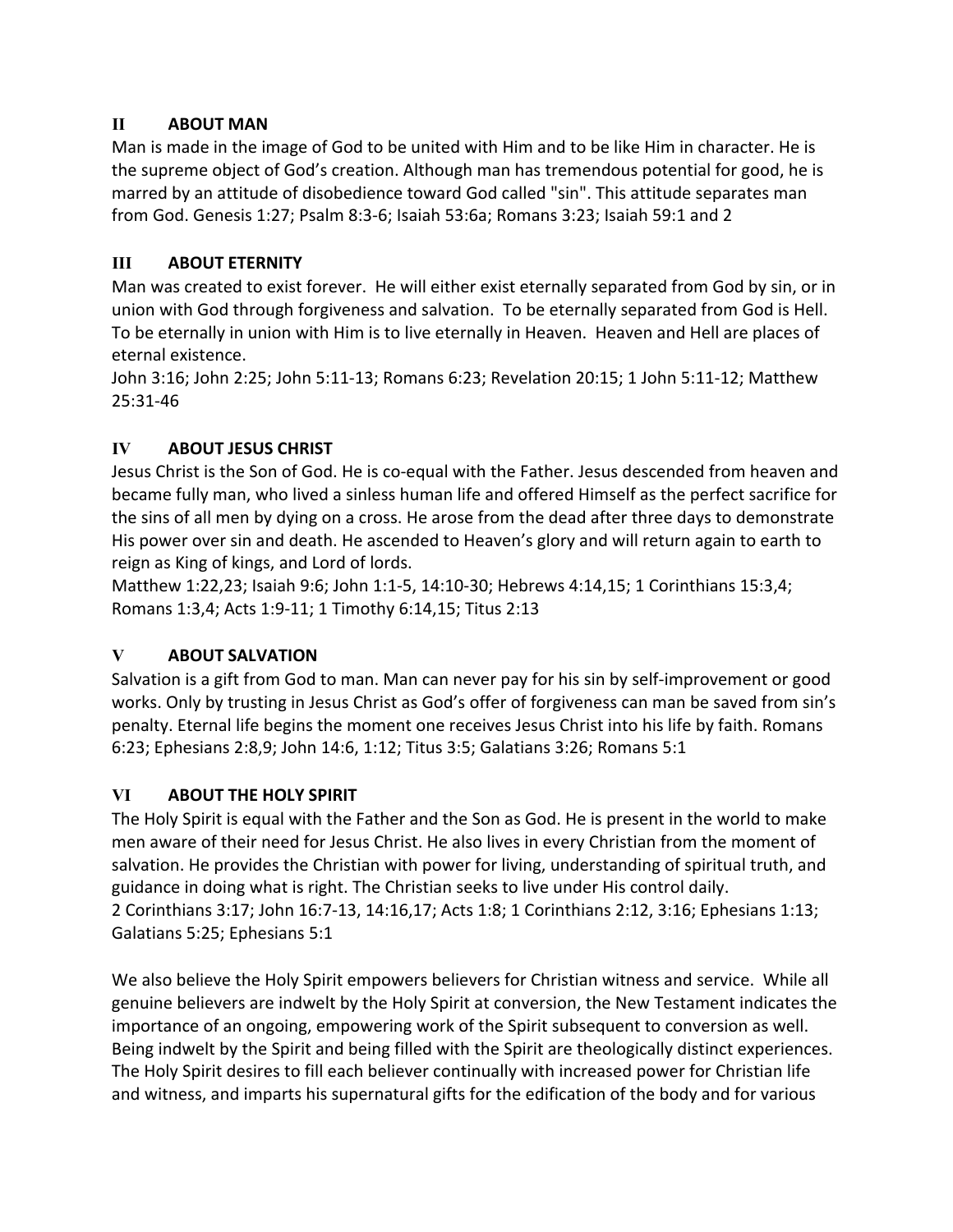works of ministry in the world. All the gifts of the Holy Spirit at work in the church of the first century are available today, are vital for the mission of the church, and are to be earnestly desired and practiced.

Acts 1:5; Acts 1:8; Acts 2:2-4; Acts 19:2-6; Acts 6:3; 1 Corinthians 12:4-11, John 3:5-7, Galatians 4:6, Ephesians 5:18

### **VII ABOUT THE SCRIPTURES**

We believe that the original manuscripts of the Old and New Testaments comprise the full, inspired, and inerrant Word of God which is the final authority in doctrine and practice. Is. 40:8; 2Timothy 3:16 and 17; Heb. 4:12; 2Peter 1:20 and 21

#### **VIII ABOUT MARRIAGE AND SEXUALITY**

The Huntington Chapel recognizes that Marriage is a Scriptural, therefore sacred, and holy institution. It is not to be considered lightly by this church, its ministers, or the parties to the marriage vows. The Huntington Chapel defines marriage as a God ordained covenant between one man and one woman (Mat 19:3-6). God created all things including male and female human beings (Genesis 1; Acts 17:24-26). God created marriage to be the union of one man and one woman for life with sexual intimacy legitimate only in that marriage (Genesis 2:24).

#### **IX ABOUT SANCTITY OF LIFE**

A human life begins under the power of God at conception, is designed in all of its physical, mental, ethnic, and genetic characteristics by God and the days of that individual's life are determined by God, (Ps. 139:13-17) God, in condemning murder, has declared that the power of life and death are in His hands and that mankind transgresses God's law when another's life is taken from him through murder, (Ex. 20:13). Abortion, infanticide, suicide, euthanasia and murder all destroy human life in violation of God's law.

# **X ABOUT HEALING AND RESTORATION**

Though God opposes all sin, we believe that the Sovereign God can forgive and restore the offending ones to Himself by His Grace through personal faith in Jesus Christ as Lord and Savior. We believe it is our privilege to present this message to all who will hear. (Romans 6:23; Ephesians 2:8-9; 1 Corinthians 6:11; 2 Corinthians 5:18-21) and we believe it is our privilege to minster through prayer, biblical counsel and necessary aid, healing and restoration.